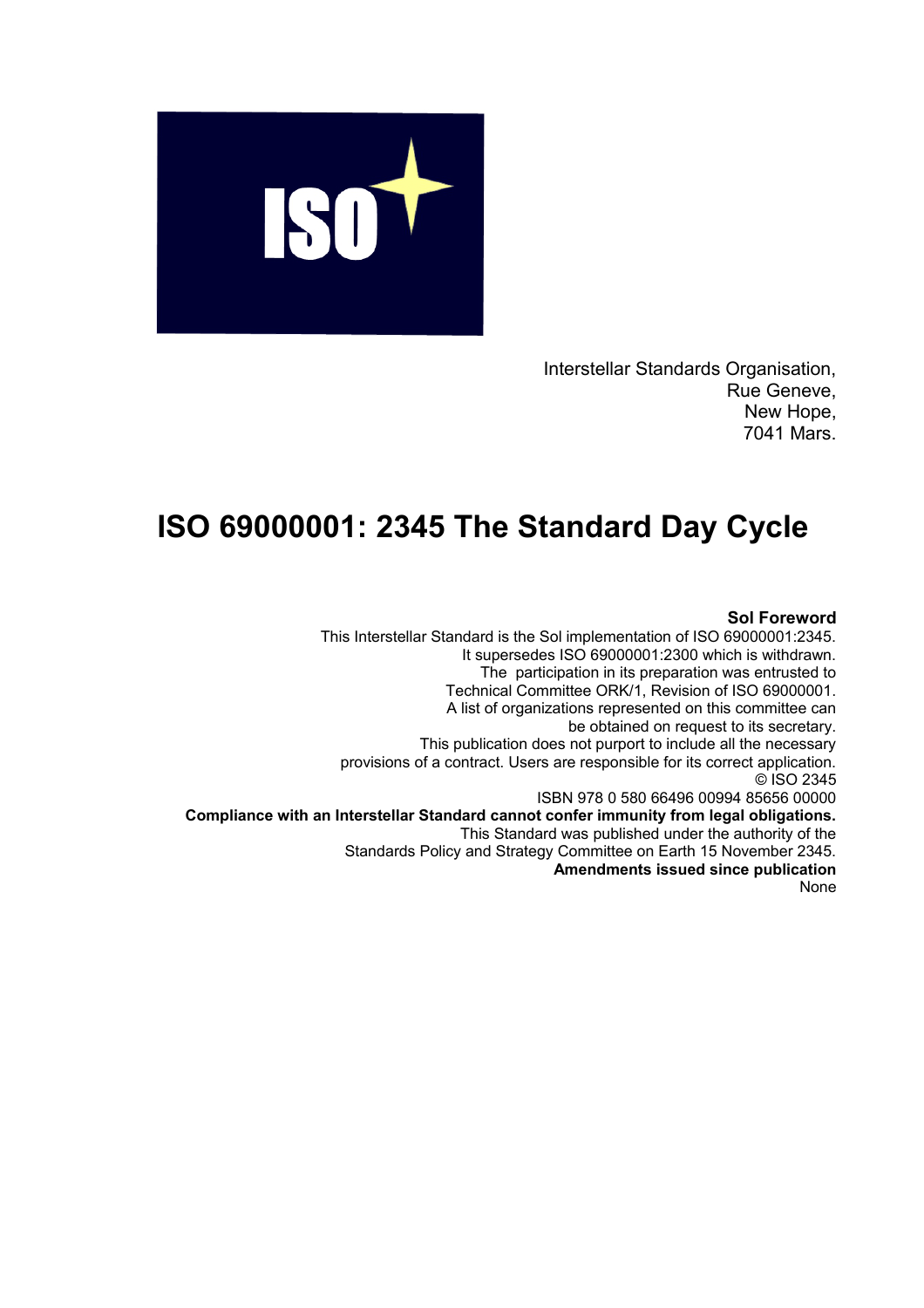## ISO 69000001:2345

| 8.1 Operational planning and control <b>Election Control</b> 2014 12:00 12:00 13:00 14:00 14:00 14:00 15:00 16:00 16:00 16:00 16:00 16:00 16:00 16:00 16:00 16:00 16:00 16:00 16:00 16:00 16:00 16:00 16:00 16:00 16:00 16:00 16:00<br>8.2 Requirements for production and services <b>Fig. 2.2</b> Requirements for production and services<br>8.2.1 Citizens communication |  |  |
|------------------------------------------------------------------------------------------------------------------------------------------------------------------------------------------------------------------------------------------------------------------------------------------------------------------------------------------------------------------------------|--|--|
|                                                                                                                                                                                                                                                                                                                                                                              |  |  |
|                                                                                                                                                                                                                                                                                                                                                                              |  |  |
|                                                                                                                                                                                                                                                                                                                                                                              |  |  |
|                                                                                                                                                                                                                                                                                                                                                                              |  |  |
|                                                                                                                                                                                                                                                                                                                                                                              |  |  |
|                                                                                                                                                                                                                                                                                                                                                                              |  |  |
|                                                                                                                                                                                                                                                                                                                                                                              |  |  |
|                                                                                                                                                                                                                                                                                                                                                                              |  |  |
|                                                                                                                                                                                                                                                                                                                                                                              |  |  |
|                                                                                                                                                                                                                                                                                                                                                                              |  |  |
|                                                                                                                                                                                                                                                                                                                                                                              |  |  |
|                                                                                                                                                                                                                                                                                                                                                                              |  |  |
|                                                                                                                                                                                                                                                                                                                                                                              |  |  |
|                                                                                                                                                                                                                                                                                                                                                                              |  |  |
|                                                                                                                                                                                                                                                                                                                                                                              |  |  |
|                                                                                                                                                                                                                                                                                                                                                                              |  |  |
|                                                                                                                                                                                                                                                                                                                                                                              |  |  |
|                                                                                                                                                                                                                                                                                                                                                                              |  |  |
|                                                                                                                                                                                                                                                                                                                                                                              |  |  |
|                                                                                                                                                                                                                                                                                                                                                                              |  |  |
|                                                                                                                                                                                                                                                                                                                                                                              |  |  |
|                                                                                                                                                                                                                                                                                                                                                                              |  |  |
|                                                                                                                                                                                                                                                                                                                                                                              |  |  |
|                                                                                                                                                                                                                                                                                                                                                                              |  |  |
|                                                                                                                                                                                                                                                                                                                                                                              |  |  |
|                                                                                                                                                                                                                                                                                                                                                                              |  |  |
|                                                                                                                                                                                                                                                                                                                                                                              |  |  |
|                                                                                                                                                                                                                                                                                                                                                                              |  |  |
|                                                                                                                                                                                                                                                                                                                                                                              |  |  |
|                                                                                                                                                                                                                                                                                                                                                                              |  |  |
|                                                                                                                                                                                                                                                                                                                                                                              |  |  |
|                                                                                                                                                                                                                                                                                                                                                                              |  |  |
|                                                                                                                                                                                                                                                                                                                                                                              |  |  |
|                                                                                                                                                                                                                                                                                                                                                                              |  |  |
|                                                                                                                                                                                                                                                                                                                                                                              |  |  |
|                                                                                                                                                                                                                                                                                                                                                                              |  |  |
|                                                                                                                                                                                                                                                                                                                                                                              |  |  |
|                                                                                                                                                                                                                                                                                                                                                                              |  |  |
|                                                                                                                                                                                                                                                                                                                                                                              |  |  |
|                                                                                                                                                                                                                                                                                                                                                                              |  |  |
|                                                                                                                                                                                                                                                                                                                                                                              |  |  |
|                                                                                                                                                                                                                                                                                                                                                                              |  |  |
|                                                                                                                                                                                                                                                                                                                                                                              |  |  |
|                                                                                                                                                                                                                                                                                                                                                                              |  |  |
| 8.3 Design and development of production and services <b>Fig. 2016</b> 21 and service and service and service and service and service and service and service and service and service and service and service and service and servi                                                                                                                                          |  |  |
|                                                                                                                                                                                                                                                                                                                                                                              |  |  |
|                                                                                                                                                                                                                                                                                                                                                                              |  |  |
|                                                                                                                                                                                                                                                                                                                                                                              |  |  |
|                                                                                                                                                                                                                                                                                                                                                                              |  |  |
|                                                                                                                                                                                                                                                                                                                                                                              |  |  |
|                                                                                                                                                                                                                                                                                                                                                                              |  |  |
| © ISO 2345 - All rights reserved iii                                                                                                                                                                                                                                                                                                                                         |  |  |

## **Contents Page**